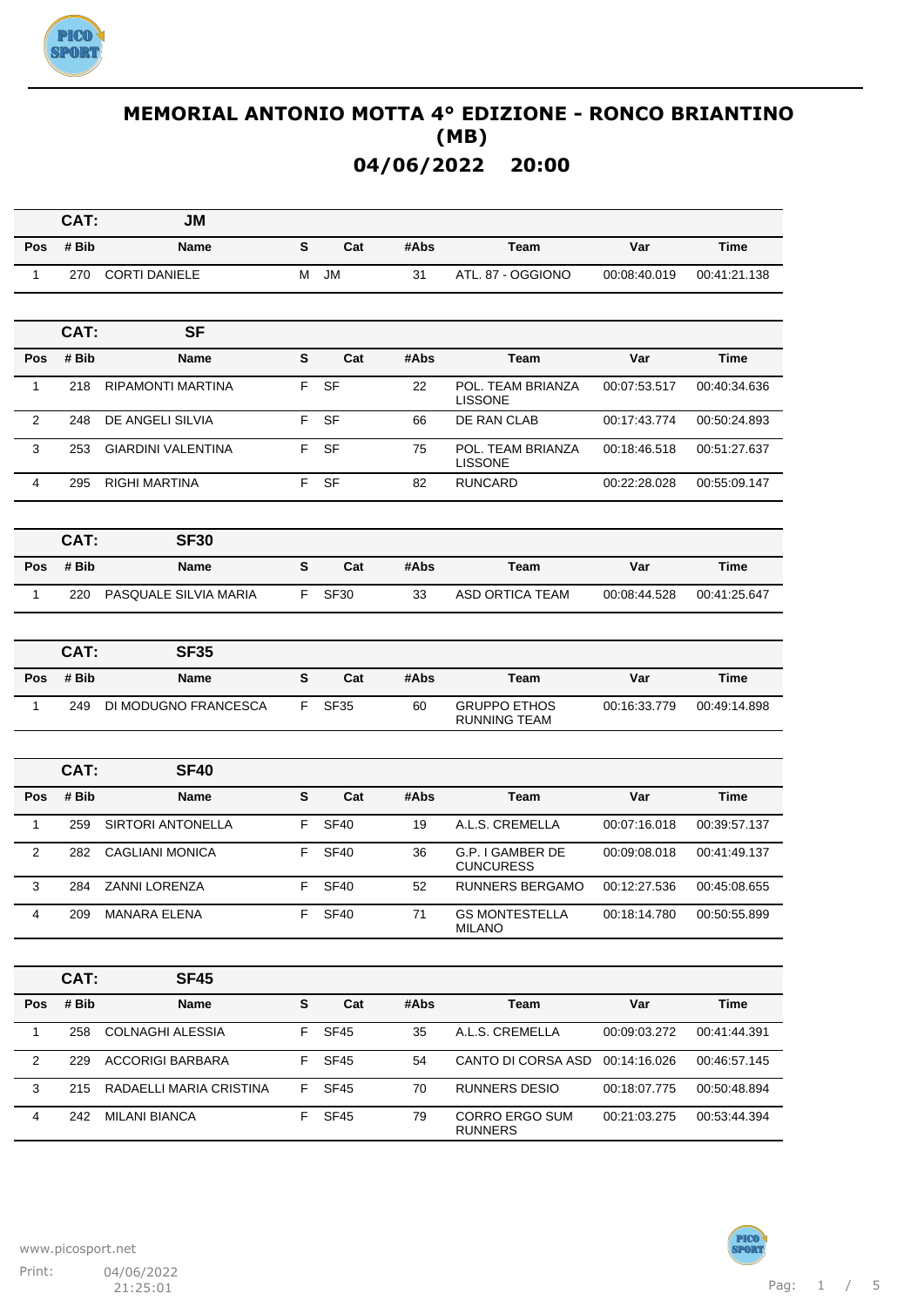

|                | CAT:  | <b>SF50</b>                   |           |                  |              |                                            |              |              |
|----------------|-------|-------------------------------|-----------|------------------|--------------|--------------------------------------------|--------------|--------------|
| <b>Pos</b>     | # Bib | <b>Name</b>                   | ${\bf s}$ | Cat              | #Abs         | <b>Team</b>                                | Var          | <b>Time</b>  |
| $\mathbf{1}$   | 236   | <b>GREGIS ROSANGELA</b>       | F.        | <b>SF50</b>      | 78           | <b>GS AVIS TREVIGLIO</b>                   | 00:19:33.266 | 00:52:14.385 |
| $\overline{2}$ | 255   | DAMETTI DANIELA               | F.        | <b>SF50</b>      | 84           | <b>ROAD RUNNERS</b><br><b>CLUB MILANO</b>  | 00:24:07.791 | 00:56:48.910 |
|                |       |                               |           |                  |              |                                            |              |              |
|                | CAT:  | <b>SF55</b>                   |           |                  |              |                                            |              |              |
| Pos            | # Bib | Name                          | S         | Cat              | #Abs         | Team                                       | Var          | Time         |
| $\mathbf{1}$   | 228   | <b>MOTTA VITTORIANA</b>       | F.        | <b>SF55</b>      | 59           | <b>CANTO DI CORSA ASD</b>                  | 00:15:55.281 | 00:48:36.400 |
| $\overline{2}$ | 271   | <b>VILLA ROSITA MARIA</b>     | F         | <b>SF55</b>      | 76           | ATLETICA 42195 'BLU<br>FRIDA'              | 00:19:02.017 | 00:51:43.136 |
|                |       |                               |           |                  |              |                                            |              |              |
|                | CAT:  | <b>SF60</b>                   |           |                  |              |                                            |              |              |
| Pos            | # Bib | Name                          | S         | Cat              | #Abs         | Team                                       | Var          | Time         |
| 1              | 281   | <b>CARDOSO LOPES DONZILIA</b> | F.        | SF <sub>60</sub> | 63           | <b>GRUPPO ETHOS</b><br><b>RUNNING TEAM</b> | 00:17:12.036 | 00:49:53.155 |
|                |       |                               |           |                  |              |                                            |              |              |
|                | CAT:  | <b>SM</b>                     |           |                  |              |                                            |              |              |
| <b>Pos</b>     | # Bib | <b>Name</b>                   | S         | Cat              | #Abs         | <b>Team</b>                                | Var          | <b>Time</b>  |
| $\mathbf{1}$   | 265   | <b>MANDELLI LORIS</b>         | М         | <b>SM</b>        | $\mathbf{1}$ | POL. CARUGATE                              |              | 00:32:41.119 |
| $\overline{2}$ | 276   | PASSONI DANIEL                | М         | <b>SM</b>        | 16           | <b>GRUPPO ETHOS</b><br><b>RUNNING TEAM</b> | 00:06:33.278 | 00:39:14.397 |
| 3              | 293   | <b>ARRIGONI LUCA</b>          | М         | <b>SM</b>        | 18           | <b>RUNCARD</b>                             | 00:06:56.788 | 00:39:37.907 |
| 4              | 300   | <b>VIMERCATI DAVIDE</b>       | М         | <b>SM</b>        | 25           | <b>RUNCARD</b>                             | 00:08:13.517 | 00:40:54.636 |
| 5              | 237   | <b>MATTEO REDAELLI</b>        | М         | <b>SM</b>        | 30           | DE RAN CLAB                                | 00:08:34.528 | 00:41:15.647 |
| 6              | 297   | CAPPELLO MICHAEL              | М         | <b>SM</b>        | 43           | <b>RUNCARD</b>                             | 00:10:48.527 | 00:43:29.646 |
| $\overline{7}$ | 294   | <b>MARCOLINI FRANCESCO</b>    | м         | <b>SM</b>        | 45           | <b>RUNCARD</b>                             | 00:11:21.026 | 00:44:02.145 |
| 8              | 298   | DOSSENA ALESSANDRO            | М         | <b>SM</b>        | 64           | <b>RUNCARD</b>                             | 00:17:25.274 | 00:50:06.393 |
|                |       |                               |           |                  |              |                                            |              |              |
|                | CAT:  | <b>SM35</b>                   |           |                  |              |                                            |              |              |
| Pos            | # Bib | <b>Name</b>                   | S         | Cat              | #Abs         | <b>Team</b>                                | Var          | Time         |
| $\mathbf{1}$   | 286   | <b>DOLCI MIRKO</b>            | м         | <b>SM35</b>      | $\mathbf{2}$ | <b>ASD ATLETICA</b><br>AMARANTO            | 00:01:58.259 | 00:34:39.378 |
| $\overline{2}$ | 246   | PASCHETTO IVAN                | м         | <b>SM35</b>      | 8            | G.S. AVIS - SEREGNO                        | 00:04:08.767 | 00:36:49.886 |
| 3              | 252   | <b>CEREGALLI ANDREA</b>       | М         | <b>SM35</b>      | 10           | G.S. AVIS - SEREGNO                        | 00:05:08.265 | 00:37:49.384 |
| 4              | 222   | <b>CARBONE GIUSEPPE</b>       | м         | <b>SM35</b>      | 13           | ASD ORTICA TEAM                            | 00:05:34.018 | 00:38:15.137 |
| $\mathbf 5$    | 241   | FINOLEZZI ALESSIO             | м         | <b>SM35</b>      | 15           | P.B.M. BOVISIO<br><b>MASCIAGO</b>          | 00:05:39.516 | 00:38:20.635 |

6 296 CASIRAGHI STEFANO M SM35 17 RUNCARD 00:06:52.528 00:39:33.647 7 250 RENDINA ANTONIO M SM35 37 RUNNERS DESIO 00:09:14.018 00:41:55.137



PTCXI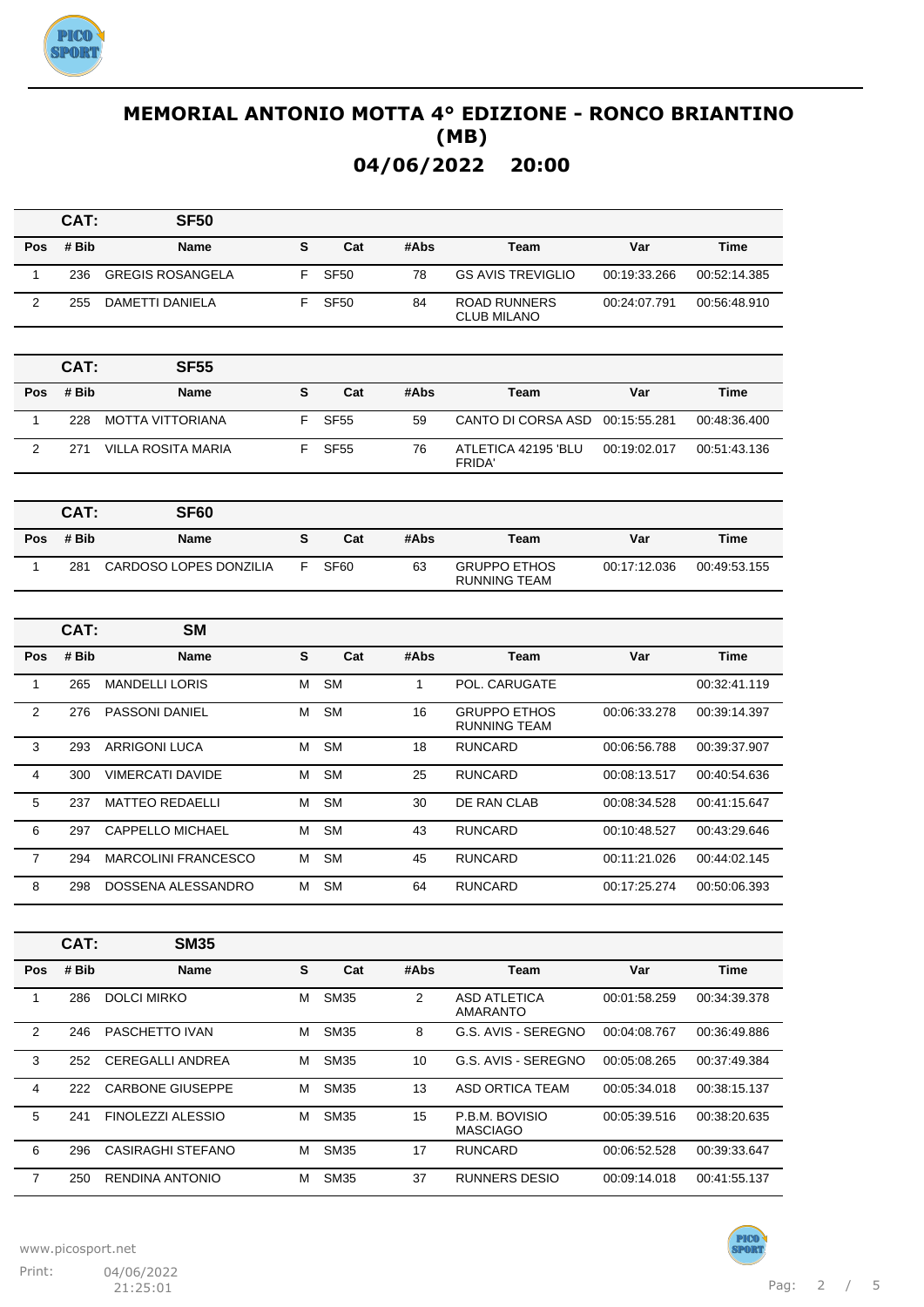

|                         | CAT:  | <b>SM35</b>              |   |             |      |                                                     |              |              |
|-------------------------|-------|--------------------------|---|-------------|------|-----------------------------------------------------|--------------|--------------|
| <b>Pos</b>              | # Bib | Name                     | S | Cat         | #Abs | Team                                                | Var          | <b>Time</b>  |
| 8                       | 299   | <b>BRAMBILLA DANIELE</b> | м | <b>SM35</b> | 51   | <b>RUNCARD</b>                                      | 00:12:20.274 | 00:45:01.393 |
|                         |       |                          |   |             |      |                                                     |              |              |
|                         | CAT:  | SM40                     |   |             |      |                                                     |              |              |
| Pos                     | # Bib | Name                     | S | Cat         | #Abs | Team                                                | Var          | Time         |
| $\mathbf{1}$            | 257   | <b>VILLAROSA MATTEO</b>  | м | <b>SM40</b> | 5    | <b>GRUPPO ETHOS</b><br>RUNNING TEAM                 | 00:03:28.767 | 00:36:09.886 |
| $\overline{\mathbf{c}}$ | 211   | <b>MAINETTI ALBERTO</b>  | М | <b>SM40</b> | 6    | <b>GRUPPO PODISTICO</b><br><b>VAL CHIAVENNA</b>     | 00:03:48.527 | 00:36:29.646 |
| 3                       | 274   | <b>MANDELLI MATTIA</b>   | м | <b>SM40</b> | 21   | <b>GRUPPO ETHOS</b><br><b>RUNNING TEAM</b>          | 00:07:48.268 | 00:40:29.387 |
| 4                       | 234   | <b>LADAGA BIAGIO</b>     | м | <b>SM40</b> | 49   | <b>SAN DAMIANESE</b>                                | 00:11:59.024 | 00:44:40.143 |
| 5                       | 292   | <b>MOTTA ALESSANDRO</b>  | м | <b>SM40</b> | 74   | <b>RUNCARD</b>                                      | 00:18:26.276 | 00:51:07.395 |
|                         |       |                          |   |             |      |                                                     |              |              |
|                         | CAT:  | <b>SM45</b>              |   |             |      |                                                     |              |              |
| Pos                     | # Bib | Name                     | S | Cat         | #Abs | Team                                                | Var          | Time         |
| $\mathbf{1}$            | 212   | <b>GAMBA FERRUCCIO</b>   | м | <b>SM45</b> | 3    | <b>GAV VERTOVA</b>                                  | 00:02:51.273 | 00:35:32.392 |
| $\overline{2}$          | 226   | <b>GAMBA CLAUDIO</b>     | м | <b>SM45</b> | 4    | <b>GAV VERTOVA</b>                                  | 00:02:51.525 | 00:35:32.644 |
| 3                       | 280   | CAZZANIGA DANIELE        | м | <b>SM45</b> | 12   | A.L.S. CREMELLA                                     | 00:05:23.516 | 00:38:04.635 |
| 4                       | 268   | <b>CORTI MARCO LUIGI</b> | м | <b>SM45</b> | 14   | ASD AVIS OGGIONO                                    | 00:05:37.786 | 00:38:18.905 |
| 5                       | 221   | <b>OLIVA MAURO</b>       | м | <b>SM45</b> | 20   | <b>ASD ORTICA TEAM</b>                              | 00:07:17.018 | 00:39:58.137 |
| 6                       | 240   | DOZIO FRANCESCO          | м | <b>SM45</b> | 28   | <b>POLISPORTIVA</b><br>LIBERA<br><b>CERNUSCHESE</b> | 00:08:27.017 | 00:41:08.136 |
| $\overline{7}$          | 251   | <b>BATTISTA GIANLUCA</b> | м | <b>SM45</b> | 29   | P.B.M. BOVISIO<br><b>MASCIAGO</b>                   | 00:08:28.269 | 00:41:09.388 |
| 8                       | 264   | <b>BIANCHI PAOLO</b>     | м | <b>SM45</b> | 32   | A.S.D.<br><b>MARCIACARATESI</b>                     | 00:08:43.268 | 00:41:24.387 |
| 9                       | 278   | ALBANI EDOARDO           | м | <b>SM45</b> | 39   | POL. LIB.<br><b>CERNUSCHESE</b>                     | 00:09:31.268 | 00:42:12.387 |
| 10                      | 254   | RIZZOLI DARIO            | м | <b>SM45</b> | 41   | C.T.L. 3 ATLETICA                                   | 00:10:22.024 | 00:43:03.143 |
| 11                      | 217   | CODARA SIMONE            | М | <b>SM45</b> | 53   | CANTO DI CORSA ASD                                  | 00:13:07.537 | 00:45:48.656 |
| 12                      | 231   | FORMENTI ORNELLO         | М | <b>SM45</b> | 55   | <b>SPARTACUS</b><br><b>THRIATLON LECCO</b>          | 00:14:18.276 | 00:46:59.395 |
| 13                      | 214   | DE BENEDETTO DARIO       | м | <b>SM45</b> | 69   | RUNNERS DESIO                                       | 00:18:07.520 | 00:50:48.639 |
| 14                      | 291   | <b>BELLOTTO MICHELE</b>  | м | <b>SM45</b> | 73   | <b>RUNCARD</b>                                      | 00:18:26.019 | 00:51:07.138 |

|            | CAT:  | <b>SM50</b>            |   |             |      |                  |              |              |
|------------|-------|------------------------|---|-------------|------|------------------|--------------|--------------|
| <b>Pos</b> | # Bib | <b>Name</b>            |   | Cat         | #Abs | Team             | Var          | Time         |
|            | 269   | <b>CORTI GIANCARLO</b> | м | <b>SM50</b> | 23   | ASD AVIS OGGIONO | 00:07:54.029 | 00:40:35.148 |

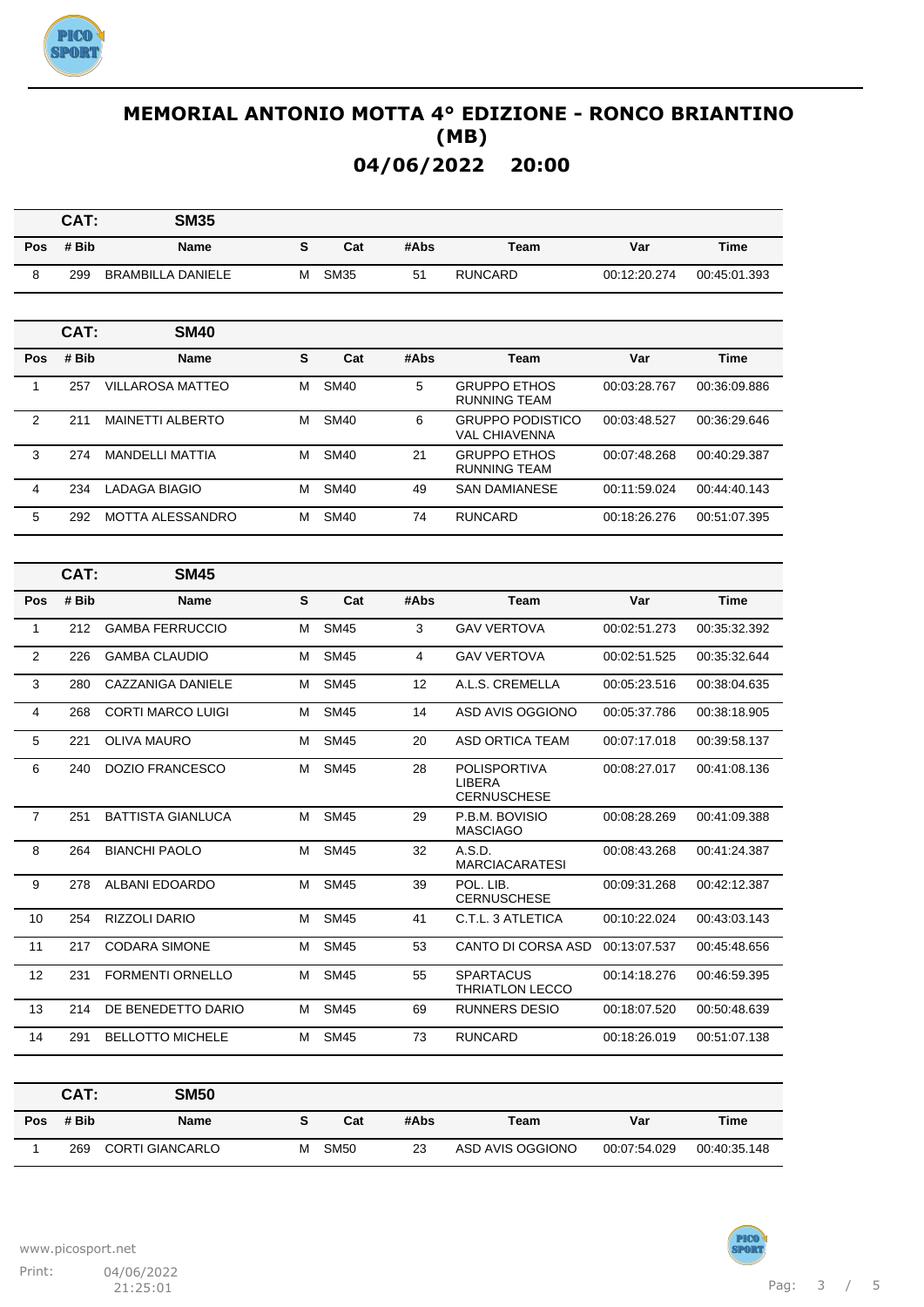

|            | CAT:  | <b>SM50</b>                        |   |             |      |                                            |              |              |
|------------|-------|------------------------------------|---|-------------|------|--------------------------------------------|--------------|--------------|
| <b>Pos</b> | # Bib | <b>Name</b>                        | s | Cat         | #Abs | Team                                       | Var          | <b>Time</b>  |
| 2          | 272   | <b>RIZZETTO ANTONELLO</b><br>CARLO | м | <b>SM50</b> | 38   | <b>GRUPPO ETHOS</b><br><b>RUNNING TEAM</b> | 00:09:22.519 | 00:42:03.638 |
| 3          | 262   | <b>SCALA STEFANO</b>               | м | <b>SM50</b> | 40   | ROAD RUNNERS<br><b>CLUB MILANO</b>         | 00:09:50.771 | 00:42:31.890 |
| 4          | 260   | <b>MARASCO MICHELE</b>             | м | <b>SM50</b> | 50   | C.T.I. 3 ATI FTICA                         | 00:12:03.524 | 00:44:44.643 |
| 5          | 263   | TARANTINI NICOLA                   | м | <b>SM50</b> | 57   | ROAD RUNNERS<br>CLUB MILANO                | 00:15:14.045 | 00:47:55.164 |

|                | CAT:  | <b>SM55</b>                  |   |             |                |                                                          |              |              |
|----------------|-------|------------------------------|---|-------------|----------------|----------------------------------------------------------|--------------|--------------|
| Pos            | # Bib | <b>Name</b>                  | S | Cat         | #Abs           | <b>Team</b>                                              | Var          | <b>Time</b>  |
| 1              | 277   | PIANTANIDA FELICE            | м | <b>SM55</b> | $\overline{7}$ | <b>SOCIETA</b><br><b>ESCURSIONISTI</b><br><b>CIVATES</b> | 00:04:03.767 | 00:36:44.886 |
| $\overline{2}$ | 243   | RUSSO MARCO                  | м | <b>SM55</b> | 9              | A.S.D.MOV.SPORT.<br><b>BARTOLO LONGO</b>                 | 00:04:12.517 | 00:36:53.636 |
| 3              | 219   | <b>GAVIRAGHI MARCO LUIGI</b> | м | <b>SM55</b> | 11             | ATLATICA PARATICO                                        | 00:05:18.516 | 00:37:59.635 |
| 4              | 216   | <b>MAURI FRANCO</b>          | м | <b>SM55</b> | 24             | CORRO ERGO SUM<br><b>RUNNERS</b>                         | 00:07:56.516 | 00:40:37.635 |
| 5              | 227   | ALBORGHETTI PATRIZIO         | м | <b>SM55</b> | 26             | RUNNERS BERGAMO                                          | 00:08:18.017 | 00:40:59.136 |
| 6              | 275   | ROTA MIRCO LUIGI             | м | <b>SM55</b> | 27             | TEAM OTC SSD ARL                                         | 00:08:25.768 | 00:41:06.887 |
| $\overline{7}$ | 235   | <b>MAZZOLENI PAOLO</b>       | м | <b>SM55</b> | 34             | <b>GS AVIS TREVIGLIO</b>                                 | 00:09:02.768 | 00:41:43.887 |
| 8              | 287   | CALO' COSIMO                 | м | <b>SM55</b> | 42             | C.T.L. 3 ATLETICA                                        | 00:10:45.777 | 00:43:26.896 |
| 9              | 230   | <b>CAPELLI GIUSEPPE</b>      | м | <b>SM55</b> | 47             | CANTO DI CORSA ASD                                       | 00:11:30.526 | 00:44:11.645 |
| 10             | 213   | PANZERI FABIO                | м | <b>SM55</b> | 56             | DE RAN CLAB                                              | 00:14:47.279 | 00:47:28.398 |
| 11             | 210   | <b>BRAMBILLA MICHELE</b>     | м | <b>SM55</b> | 72             | POL. LIBERTAS<br><b>CERNUSCHESE</b>                      | 00:18:23.769 | 00:51:04.888 |

|            | CAT:  | <b>SM60</b>               |   |             |      |                                                     |              |              |
|------------|-------|---------------------------|---|-------------|------|-----------------------------------------------------|--------------|--------------|
| <b>Pos</b> | # Bib | <b>Name</b>               | S | Cat         | #Abs | Team                                                | Var          | Time         |
| 1          | 290   | CAPPA MAURIZIO            | м | <b>SM60</b> | 44   | <b>GRUPPO ETHOS</b><br><b>RUNNING TEAM</b>          | 00:11:18.038 | 00:43:59.157 |
| 2          | 261   | <b>MARCHETTI MARIO</b>    | M | <b>SM60</b> | 46   | <b>G.S. MONTESTELLA</b>                             | 00:11:24.028 | 00:44:05.147 |
| 3          | 279   | <b>GIRAMI DARIO</b>       | М | <b>SM60</b> | 48   | ATL. PRESEZZO                                       | 00:11:56.024 | 00:44:37.143 |
| 4          | 224   | CATTANEO MAURIZIO         | M | <b>SM60</b> | 58   | RUNNERS BERGAMO                                     | 00:15:25.534 | 00:48:06.653 |
| 5          | 232   | <b>BOLIS GIANBATTISTA</b> | м | <b>SM60</b> | 61   | ATLATICA FRIMAS<br><b>VITALBA</b>                   | 00:16:51.780 | 00:49:32.899 |
| 6          | 233   | <b>CONTI MASSIMO</b>      | м | <b>SM60</b> | 65   | <b>ALMOSTTHERE</b>                                  | 00:17:36.276 | 00:50:17.395 |
| 7          | 208   | <b>MANDELLI MARCO</b>     | м | <b>SM60</b> | 67   | C.T.L. 3 ATLETICA                                   | 00:17:48.032 | 00:50:29.151 |
| 8          | 239   | NAVA ALFREDO              | м | <b>SM60</b> | 77   | <b>POLISPORTIVA</b><br>LIBERA<br><b>CERNUSCHESE</b> | 00:19:16.266 | 00:51:57.385 |